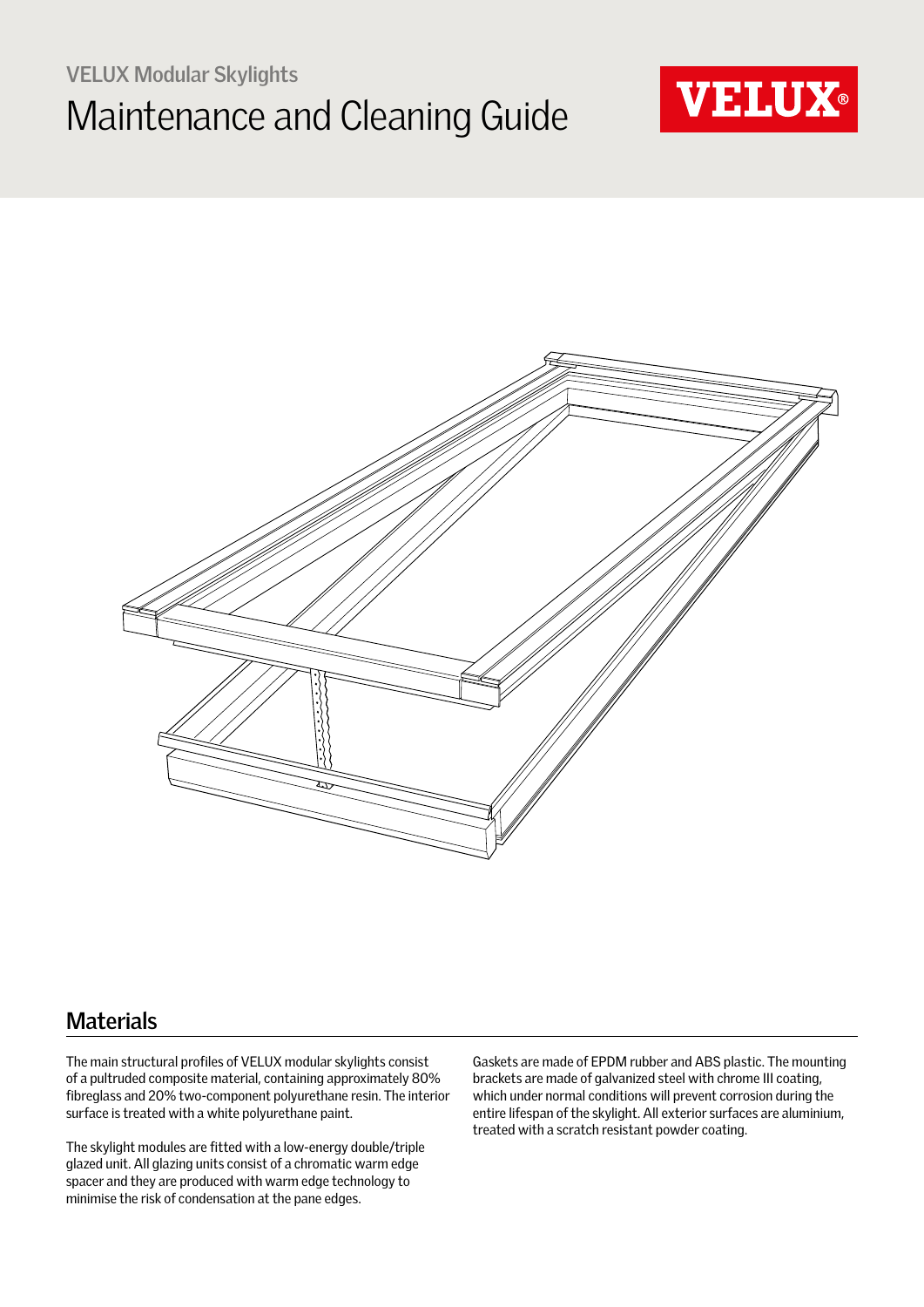## **External Maintenance and Cleaning**

- **Aluminium surfaces and panes can be cleaned with water A and ordinary household non-abrasive and non-corrosive detergents.**
- **Polyurethane surfaces are maintenance free, but can also B be cleaned using ordinary household non-abrasive and non-corrosive detergents.**
- **Hinges and brackets are maintenance free. C**
- 

**We recommend cleaning the skylights at least 1-2 times a year depending on the installation setting.**







#### Cleaning of and around the skylights

The flashing and panes should be cleaned of leaves and such, since they might prevent the skylight from closing.

Besides it is important to be certain that rain and melting snow can be led away from the modular skylights. To allow free passage, it is important to remove snow, ice, and leaves etc. from the flashing.

#### Safety at maintenance

During polishing/servicing of the modular skylights the power must be switched off in such a way that it cannot be switched on by accident. One way of doing this is to install a key switch which will allow the service technician to temporarily disconnect the power to the skylights.



As for any other building component safety precautions while working around the VELUX modular skylights is subject to any current Working Environment Act.

Please note that standing on the skylights is strictly forbidden.

#### Function test

It is recommended to carry out a function test of the skylights at least once a year and to make sure that they open correctly.